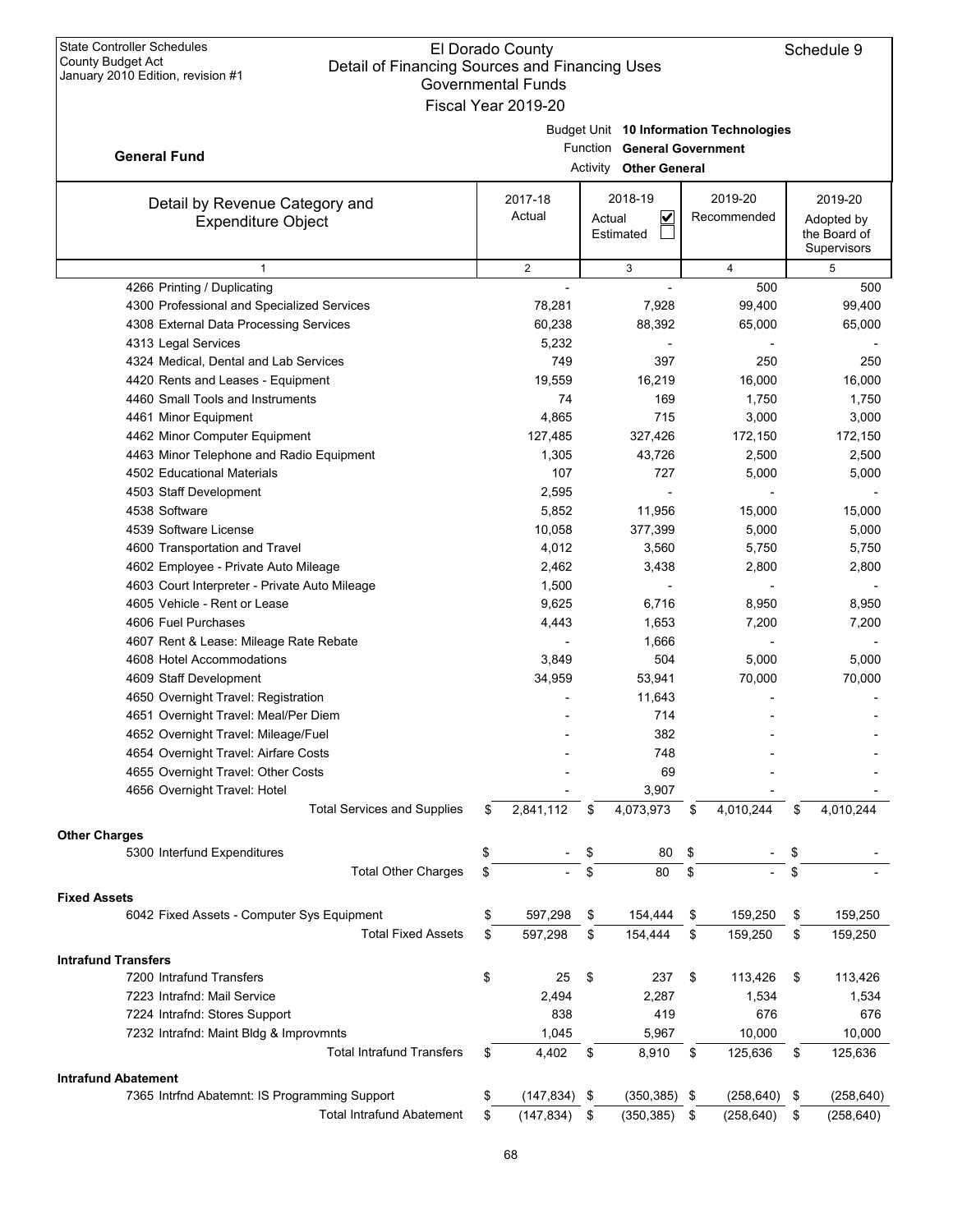| <b>State Controller Schedules</b><br><b>County Budget Act</b><br>January 2010 Edition, revision #1 | El Dorado County<br>Detail of Financing Sources and Financing Uses<br>Governmental Funds<br>Fiscal Year 2019-20 |                   |                                     |                        |                                                      |  |  |
|----------------------------------------------------------------------------------------------------|-----------------------------------------------------------------------------------------------------------------|-------------------|-------------------------------------|------------------------|------------------------------------------------------|--|--|
| <b>General Fund</b>                                                                                | Budget Unit<br>10 Information Technologies<br>Function General Government<br><b>Other General</b><br>Activity   |                   |                                     |                        |                                                      |  |  |
| Detail by Revenue Category and<br><b>Expenditure Object</b>                                        |                                                                                                                 | 2017-18<br>Actual | 2018-19<br>V<br>Actual<br>Estimated | 2019-20<br>Recommended | 2019-20<br>Adopted by<br>the Board of<br>Supervisors |  |  |
|                                                                                                    |                                                                                                                 | 2                 | 3                                   | 4                      | 5                                                    |  |  |
|                                                                                                    | Total Expenditures/Appropriations \$                                                                            | 8,502,408         | 9,366,994<br>\$                     | 10,104,649<br>\$.      | 10,104,649<br>\$.                                    |  |  |
|                                                                                                    | Net Cost \$                                                                                                     | (8,499,747)       | (9,278,220)<br>- 56                 | (10, 103, 879)<br>S.   | (10, 103, 879)<br>s.                                 |  |  |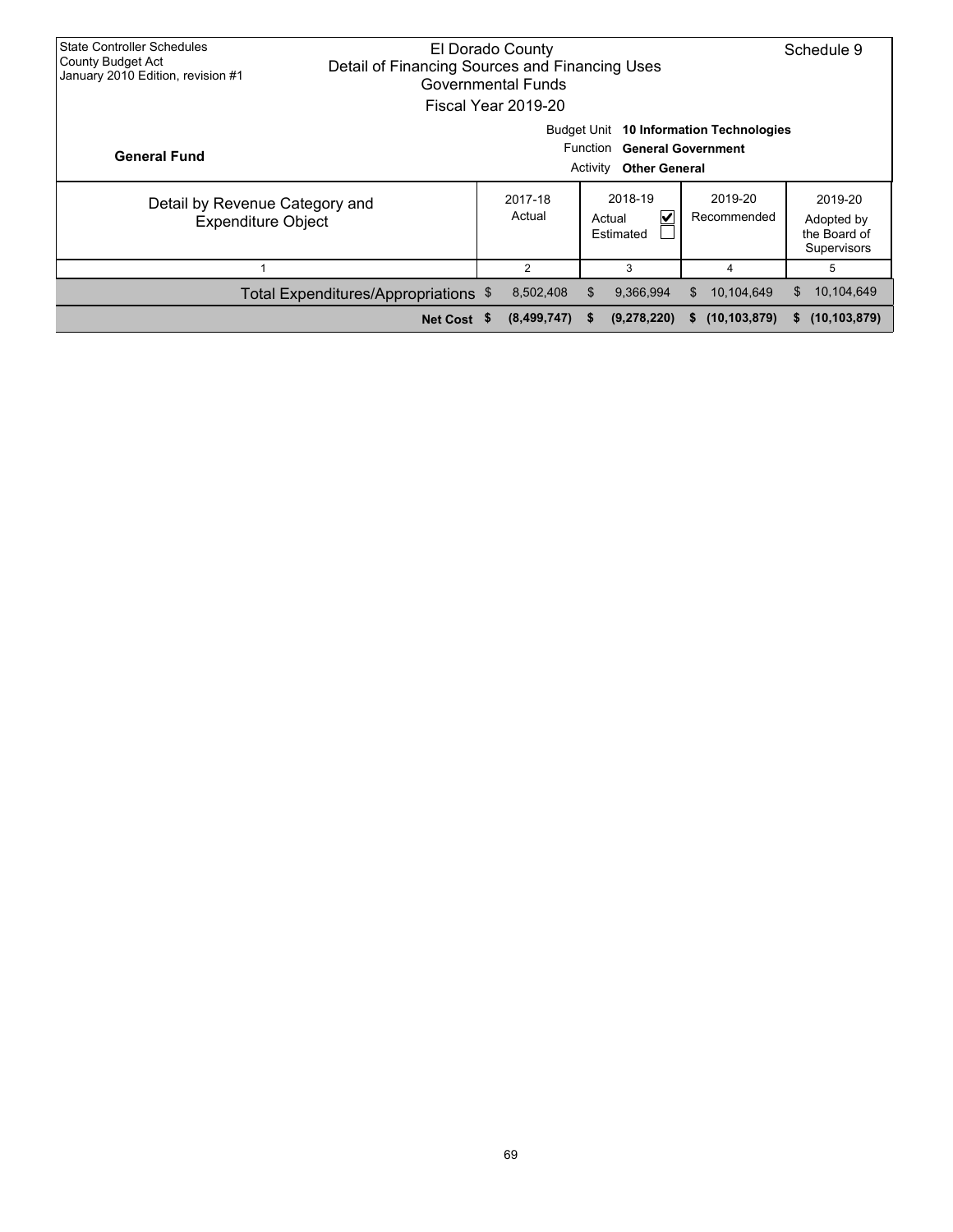| <b>State Controller Schedules</b><br>El Dorado County<br><b>County Budget Act</b><br>Detail of Financing Sources and Financing Uses<br>January 2010 Edition, revision #1<br><b>Governmental Funds</b><br>Fiscal Year 2019-20 |                   |          |                                                   |    |                                     |          |                                                      |
|------------------------------------------------------------------------------------------------------------------------------------------------------------------------------------------------------------------------------|-------------------|----------|---------------------------------------------------|----|-------------------------------------|----------|------------------------------------------------------|
| <b>EMS and Preparedness</b>                                                                                                                                                                                                  |                   |          | Function Health and Sanitation<br>Activity Health |    | Budget Unit 12 EMS and Preparedness |          |                                                      |
| Detail by Revenue Category and<br><b>Expenditure Object</b>                                                                                                                                                                  | 2017-18<br>Actual | Actual   | 2018-19<br>V<br>Estimated                         |    | 2019-20<br>Recommended              |          | 2019-20<br>Adopted by<br>the Board of<br>Supervisors |
| $\mathbf{1}$                                                                                                                                                                                                                 | 2                 |          | 3                                                 |    | $\overline{4}$                      |          | 5                                                    |
| Intergovernmental Revenue - State<br>0687 State - Discretionary General Fund<br>Total Intergovernmental Revenue - State                                                                                                      | \$<br>\$          | \$<br>\$ |                                                   | \$ | 65,990<br>65,990                    | \$<br>\$ | 65,990<br>65,990                                     |
| Intergovernmental Revenue - Federal<br>1100 Federal - Other                                                                                                                                                                  | \$                | \$       |                                                   | \$ | 157,776                             | \$       | 157,776                                              |
| 1101 Federal - Block Grant Revenues<br>Total Intergovernmental Revenue - Federal                                                                                                                                             | \$                | \$       |                                                   | \$ | 284,729<br>442,505                  | \$       | 284,729<br>442,505                                   |
| <b>Revenue Other Governmental Agencies</b><br>1200 Other - Governmental Agencies<br><b>Total Revenue Other Governmental Agencies</b>                                                                                         | \$<br>\$          | \$       |                                                   |    | 12,100<br>12,100                    | \$<br>\$ | 12,100<br>12,100                                     |
| <b>Charges for Services</b><br>1620 Health Fees                                                                                                                                                                              | \$                | \$       |                                                   |    | 2,000                               | \$       | 2,000                                                |
| <b>Total Charges for Services</b>                                                                                                                                                                                            | \$                | \$       |                                                   | \$ | 2,000                               | \$       | 2,000                                                |
| <b>Miscellaneous Revenues</b><br>1940 Miscellaneous Revenue                                                                                                                                                                  | \$                | \$       |                                                   | \$ | 200,000                             | \$       | 200,000                                              |
| <b>Total Miscellaneous Revenues</b>                                                                                                                                                                                          | \$                | \$       |                                                   | \$ | 200,000                             | \$       | 200,000                                              |
| <b>Other Financing Sources</b><br>2020 Operating Transfers In<br>2026 Operating Transfers In: PHD SRF                                                                                                                        | \$                | \$       |                                                   | \$ | 617,821<br>130,411                  | \$       | 617,821<br>130,411                                   |
| <b>Total Other Financing Sources</b>                                                                                                                                                                                         | \$                | \$       |                                                   | \$ | 748,232                             | \$       | 748,232                                              |
| Total Revenue \$                                                                                                                                                                                                             |                   | \$       |                                                   | \$ | 1,470,827                           | \$       | 1,470,827                                            |
|                                                                                                                                                                                                                              |                   |          |                                                   |    |                                     |          |                                                      |
| <b>Salaries and Employee Benefits</b><br>3000 Permanent Employees / Elected Officials<br>3002 Overtime<br>3004 Other Compensation                                                                                            | \$                | \$       |                                                   | \$ | 538,416<br>8,500<br>600             | \$       | 538,416<br>8,500<br>600                              |
| 3020 Employer Share - Employee Retirement<br>3022 Employer Share - Medi Care<br>3040 Employer Share - Health Insurance                                                                                                       |                   |          |                                                   |    | 131,124<br>7,736<br>98,004          |          | 131,124<br>7,736<br>98,004                           |
| 3041 Employer Share - Unemployment Insurance<br>3042 Employer Share - Long Term Disab Insurance<br>3046 Retiree Health - Defined Contributions                                                                               |                   |          |                                                   |    | 1,926<br>1,335<br>10,667            |          | 1,926<br>1,335<br>10,667                             |
| 3060 Employer Share - Workers' Compensation<br><b>Total Salaries and Employee Benefits</b>                                                                                                                                   | \$                | \$       |                                                   | \$ | 36,417<br>834,725                   | \$       | 36,417<br>834,725                                    |
| <b>Services and Supplies</b><br>4040 Telephone Company Vendor Payments<br>4041 Cnty Pass thru Telephone Chrges to Depts<br>4044 Cable/Internet Service<br>4100 Insurance - Premium                                           | \$                | \$       |                                                   | \$ | 2,500<br>484<br>720<br>3,824        | \$       | 2,500<br>484<br>720<br>3,824                         |
| 4144 Maintenance - Computer System Supplies<br>4220 Memberships<br>4260 Office Expense                                                                                                                                       |                   |          |                                                   |    | 458<br>2,225<br>5,000               |          | 458<br>2,225<br>5,000                                |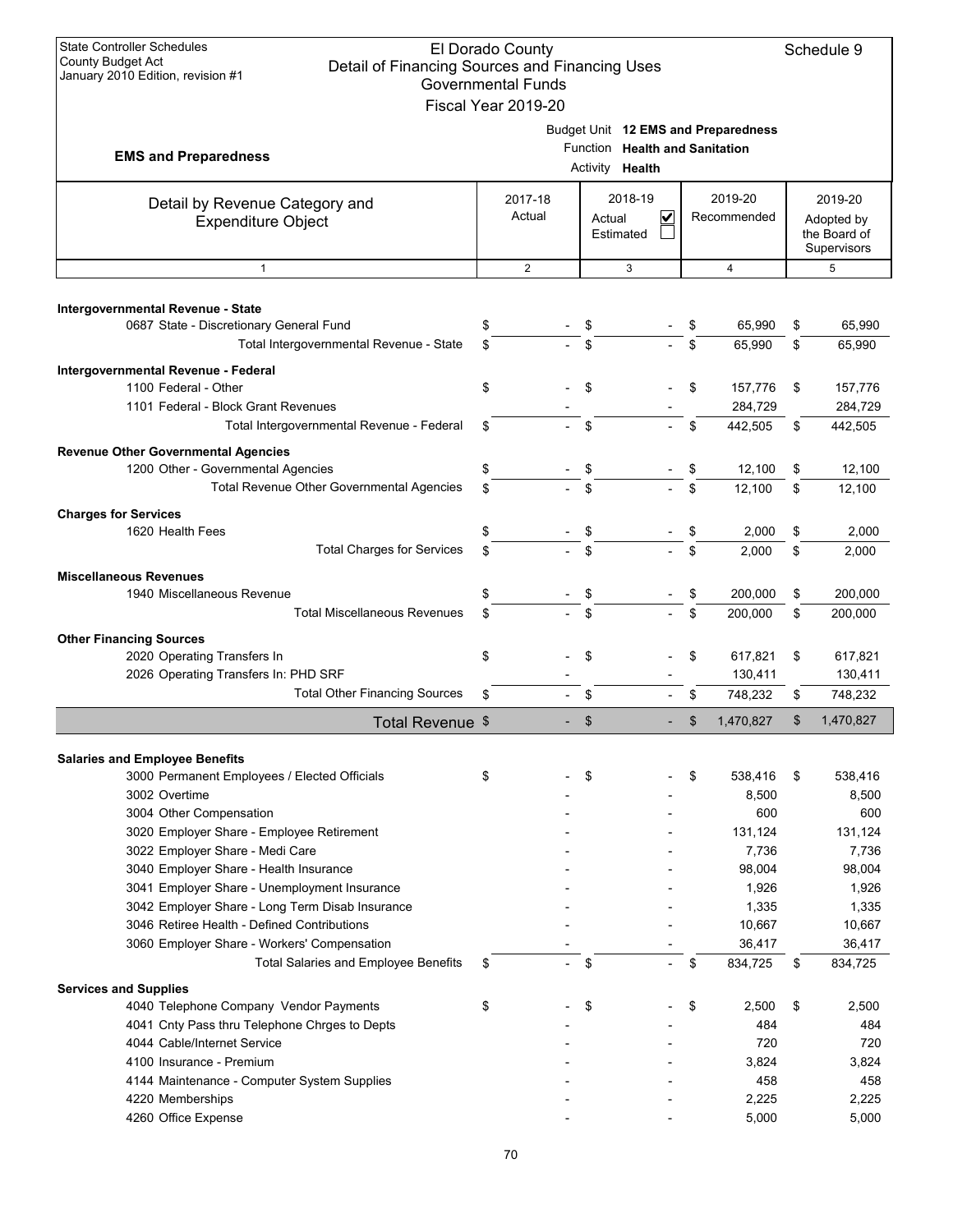| <b>State Controller Schedules</b><br>El Dorado County<br>County Budget Act<br>Detail of Financing Sources and Financing Uses<br>January 2010 Edition, revision #1<br><b>Governmental Funds</b><br>Fiscal Year 2019-20 |                   |    |                                                |    |                        |    | Schedule 9                                           |
|-----------------------------------------------------------------------------------------------------------------------------------------------------------------------------------------------------------------------|-------------------|----|------------------------------------------------|----|------------------------|----|------------------------------------------------------|
| Budget Unit 12 EMS and Preparedness<br>Function Health and Sanitation<br><b>EMS and Preparedness</b><br>Activity <b>Health</b>                                                                                        |                   |    |                                                |    |                        |    |                                                      |
| Detail by Revenue Category and<br><b>Expenditure Object</b>                                                                                                                                                           | 2017-18<br>Actual |    | 2018-19<br>$\checkmark$<br>Actual<br>Estimated |    | 2019-20<br>Recommended |    | 2019-20<br>Adopted by<br>the Board of<br>Supervisors |
| $\mathbf{1}$                                                                                                                                                                                                          | $\overline{2}$    |    | 3                                              |    | $\overline{4}$         |    | 5                                                    |
| 4261 Postage                                                                                                                                                                                                          |                   |    |                                                |    | 900                    |    | 900                                                  |
| 4263 Subscription / Newspaper / Journals                                                                                                                                                                              |                   |    |                                                |    | 200                    |    | 200                                                  |
| 4266 Printing / Duplicating                                                                                                                                                                                           |                   |    |                                                |    | 500                    |    | 500                                                  |
| 4300 Professional and Specialized Services                                                                                                                                                                            |                   |    |                                                |    | 163,303                |    | 152,384                                              |
| 4313 Legal Services                                                                                                                                                                                                   |                   |    |                                                |    | 9,600                  |    | 9,600                                                |
| 4337 Other Governmental Agencies                                                                                                                                                                                      |                   |    |                                                |    | 40,000                 |    | 40,000                                               |
| 4421 Security System                                                                                                                                                                                                  |                   |    |                                                |    | 1,741                  |    | 1,741                                                |
| 4440 Rent & Lease - Building/Improvements                                                                                                                                                                             |                   |    |                                                |    | 1,528                  |    | 1,528                                                |
| 4461 Minor Equipment                                                                                                                                                                                                  |                   |    |                                                |    | 13,500                 |    | 13,500                                               |
| 4500 Special Departmental Expense                                                                                                                                                                                     |                   |    |                                                |    | 207,000                |    |                                                      |
| 4502 Educational Materials                                                                                                                                                                                            |                   |    |                                                |    | 500                    |    | 500                                                  |
| 4600 Transportation and Travel                                                                                                                                                                                        |                   |    |                                                |    | 6,300                  |    | 6,300                                                |
| 4602 Employee - Private Auto Mileage                                                                                                                                                                                  |                   |    |                                                |    | 3,350                  |    | 3,350                                                |
| 4605 Vehicle - Rent or Lease                                                                                                                                                                                          |                   |    |                                                |    | 3,650                  |    | 3,650                                                |
| 4606 Fuel Purchases                                                                                                                                                                                                   |                   |    |                                                |    | 1,505                  |    | 1,505                                                |
| 4609 Staff Development                                                                                                                                                                                                |                   |    |                                                |    | 15,800                 |    | 15,800                                               |
| 4656 Overnight Travel: Hotel                                                                                                                                                                                          |                   |    |                                                |    | 1,000                  |    | 1,000                                                |
| <b>Total Services and Supplies</b>                                                                                                                                                                                    | \$                | \$ |                                                | \$ | 485,588                | \$ | 267,669                                              |
| <b>Other Charges</b>                                                                                                                                                                                                  |                   |    |                                                |    |                        |    |                                                      |
| 5300 Interfund Expenditures                                                                                                                                                                                           | \$                | \$ |                                                | \$ | 423,433                | \$ | 423,433                                              |
| <b>Total Other Charges</b>                                                                                                                                                                                            | \$                | \$ |                                                | \$ | 423,433                | \$ | 423,433                                              |
| <b>Intrafund Abatement</b>                                                                                                                                                                                            |                   |    |                                                |    |                        |    |                                                      |
| 7389 Intrfnd Abatemnt: PHD SRF Transfers                                                                                                                                                                              | \$                | \$ |                                                | \$ | (55,000)               | \$ | (55,000)                                             |
| <b>Total Intrafund Abatement</b>                                                                                                                                                                                      | \$                | \$ |                                                | \$ | (55,000)               | \$ | (55,000)                                             |
| Total Expenditures/Appropriations \$                                                                                                                                                                                  |                   | \$ |                                                | \$ | 1,688,746              | \$ | 1,470,827                                            |
| Net Cost \$                                                                                                                                                                                                           |                   | \$ | ٠                                              | \$ | (217, 919)             | \$ |                                                      |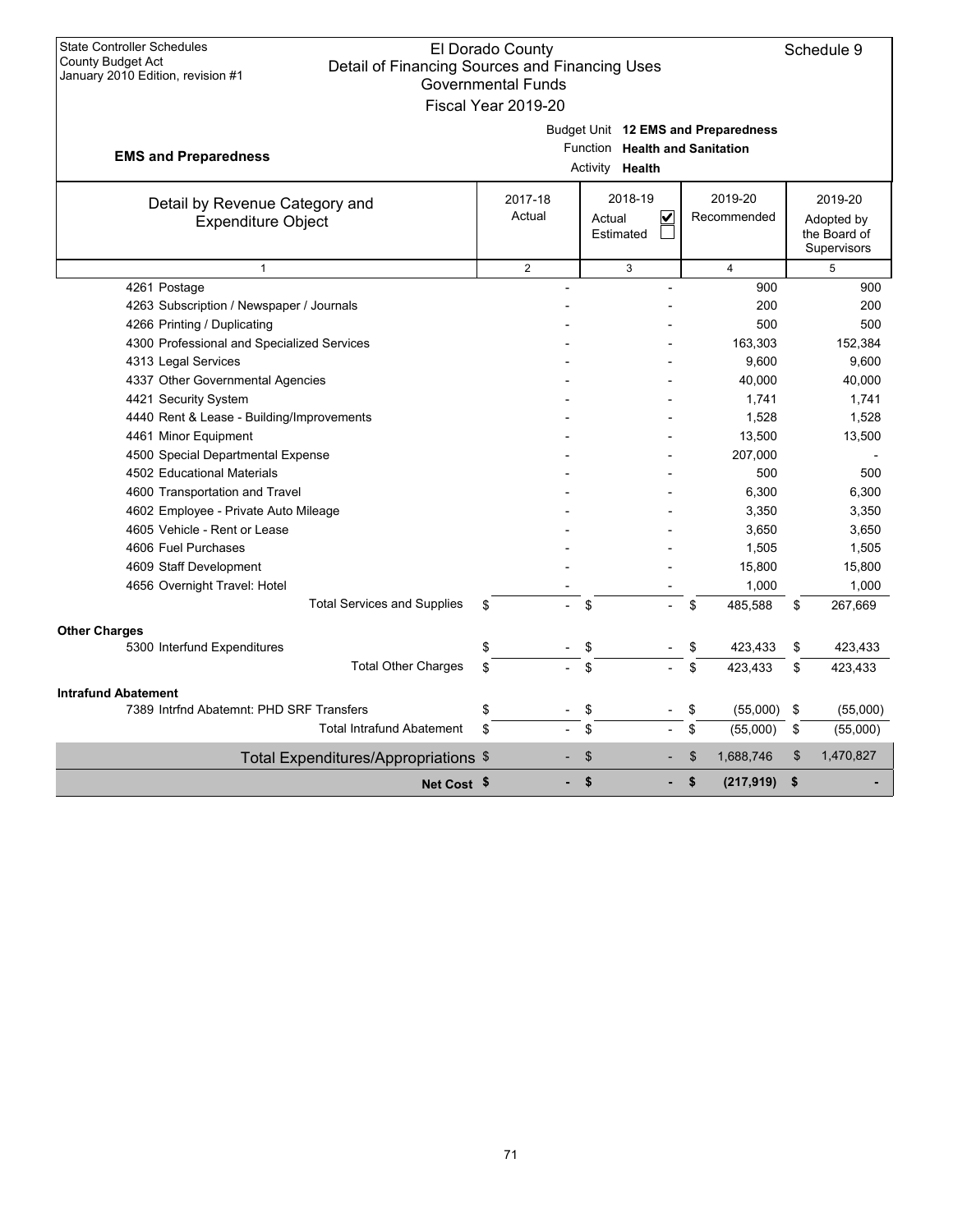| <b>State Controller Schedules</b><br><b>El Dorado County</b><br><b>County Budget Act</b><br>Detail of Financing Sources and Financing Uses<br>January 2010 Edition, revision #1<br><b>Governmental Funds</b><br>Fiscal Year 2019-20 |                                                                                                |                                       |                                                                                     |                    |                |                                                      |          | Schedule 9       |
|-------------------------------------------------------------------------------------------------------------------------------------------------------------------------------------------------------------------------------------|------------------------------------------------------------------------------------------------|---------------------------------------|-------------------------------------------------------------------------------------|--------------------|----------------|------------------------------------------------------|----------|------------------|
| <b>Federal Forest Reserve</b>                                                                                                                                                                                                       | Budget Unit 13 Federal Forest Reserve<br>Function General Government<br>Activity Other General |                                       |                                                                                     |                    |                |                                                      |          |                  |
| Detail by Revenue Category and<br><b>Expenditure Object</b>                                                                                                                                                                         |                                                                                                | 2017-18<br>Actual                     | 2018-19<br>2019-20<br>$\overline{\mathbf{v}}$<br>Recommended<br>Actual<br>Estimated |                    |                | 2019-20<br>Adopted by<br>the Board of<br>Supervisors |          |                  |
| $\mathbf{1}$                                                                                                                                                                                                                        |                                                                                                | $\overline{2}$<br>3<br>$\overline{4}$ |                                                                                     |                    |                |                                                      | 5        |                  |
| Revenue from Use of Money and Property<br>0400 Interest                                                                                                                                                                             | \$                                                                                             | 1,289                                 | \$                                                                                  | $3,212$ \$         |                |                                                      | \$       |                  |
| Total Revenue from Use of Money and Property                                                                                                                                                                                        | \$.                                                                                            | 1,289                                 | \$                                                                                  | 3,212              | \$             |                                                      | \$       |                  |
| Intergovernmental Revenue - Federal<br>1070 Federal - Forest Reserve Revenue<br>Total Intergovernmental Revenue - Federal                                                                                                           | \$<br>\$.                                                                                      | 112,748<br>112.748                    | \$<br>\$                                                                            | 194,708<br>194,708 | \$<br>\$       | 68,000                                               | \$<br>\$ | 68,000           |
|                                                                                                                                                                                                                                     |                                                                                                | 114,037                               | \$                                                                                  | 197,919            | $\mathfrak{S}$ | 68,000<br>68.000                                     | \$       | 68,000<br>68,000 |
| Total Revenue \$                                                                                                                                                                                                                    |                                                                                                |                                       |                                                                                     |                    |                |                                                      |          |                  |
| <b>Other Financing Uses</b><br>7000 Operating Transfers Out                                                                                                                                                                         | \$                                                                                             | 65,570                                | \$                                                                                  | 65,570             | \$             | 68,000                                               | \$       | 68,000           |
| <b>Total Other Financing Uses</b>                                                                                                                                                                                                   | \$                                                                                             | 65,570                                | \$                                                                                  | 65,570             | \$             | 68.000                                               | \$       | 68,000           |
| <b>Appropriations for Contingencies</b>                                                                                                                                                                                             |                                                                                                |                                       |                                                                                     |                    |                |                                                      |          |                  |
| 7700 Contingency                                                                                                                                                                                                                    | \$                                                                                             |                                       | \$                                                                                  |                    | \$             |                                                      | \$       | 247,367          |
| <b>Total Appropriations for Contingencies</b>                                                                                                                                                                                       | \$                                                                                             |                                       | \$                                                                                  |                    | \$             |                                                      | \$       | 247,367          |
| Total Expenditures/Appropriations \$                                                                                                                                                                                                |                                                                                                | 65,570                                | \$                                                                                  | 65,570             | \$             | 68,000                                               | \$       | 315,367          |
| Net Cost \$                                                                                                                                                                                                                         |                                                                                                | 48,467                                | \$                                                                                  | 132,349            | \$             |                                                      | \$       | (247, 367)       |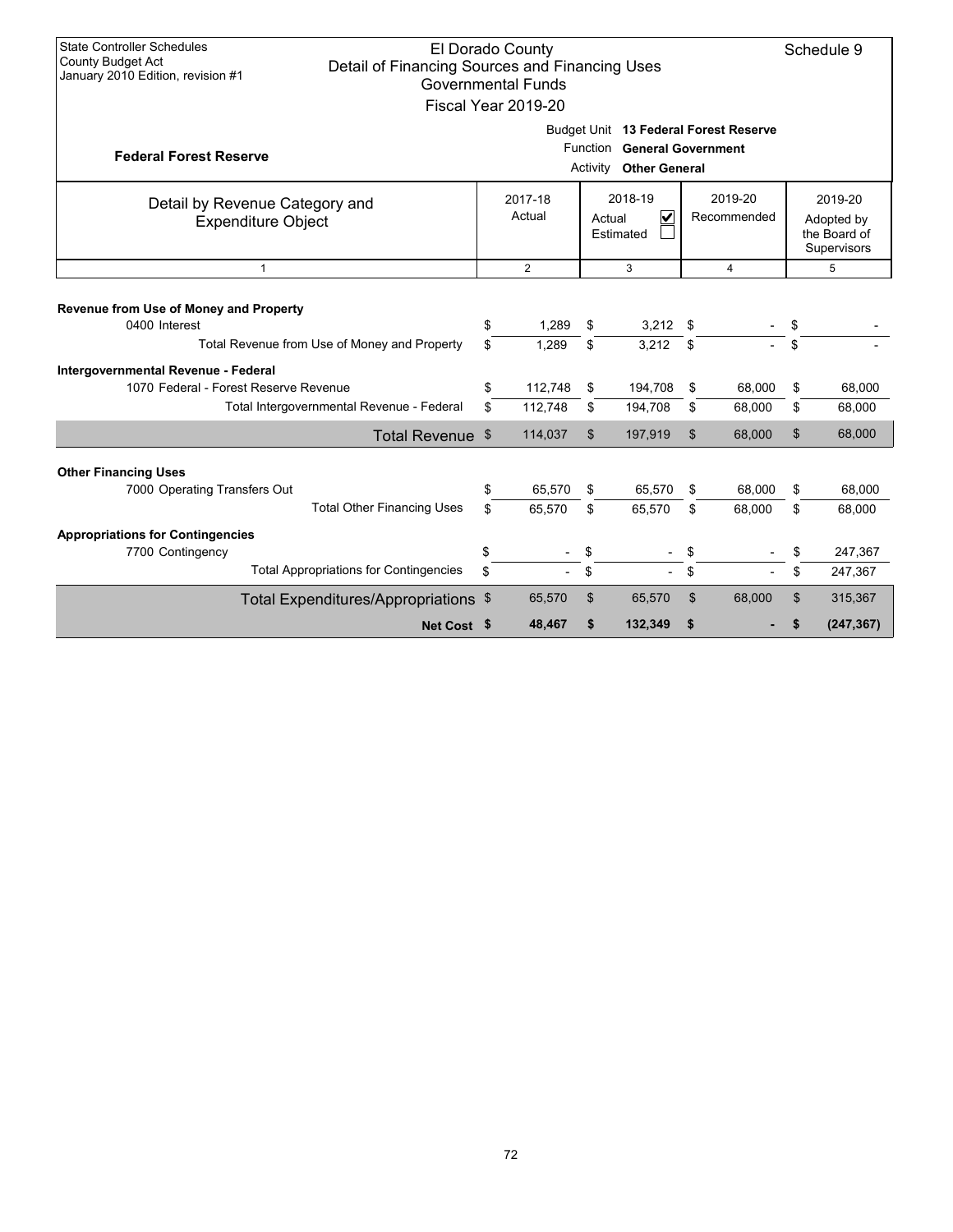| <b>State Controller Schedules</b><br>El Dorado County<br><b>County Budget Act</b><br>Detail of Financing Sources and Financing Uses<br>January 2010 Edition, revision #1<br><b>Governmental Funds</b><br>Fiscal Year 2019-20                                                                                                                                                                                                                                                                                                                                                                                                           |          |                                                                                                                                                                                                        |                             |                                                                                                                                                                                                        |           |                                                                                                                                                                    |          | Schedule 9                                                                                                                                                         |
|----------------------------------------------------------------------------------------------------------------------------------------------------------------------------------------------------------------------------------------------------------------------------------------------------------------------------------------------------------------------------------------------------------------------------------------------------------------------------------------------------------------------------------------------------------------------------------------------------------------------------------------|----------|--------------------------------------------------------------------------------------------------------------------------------------------------------------------------------------------------------|-----------------------------|--------------------------------------------------------------------------------------------------------------------------------------------------------------------------------------------------------|-----------|--------------------------------------------------------------------------------------------------------------------------------------------------------------------|----------|--------------------------------------------------------------------------------------------------------------------------------------------------------------------|
| <b>General Fund</b>                                                                                                                                                                                                                                                                                                                                                                                                                                                                                                                                                                                                                    |          |                                                                                                                                                                                                        | <b>Function</b><br>Activity | <b>General Government</b><br><b>Other General</b>                                                                                                                                                      |           | Budget Unit 15 Gen Fund Other Operations                                                                                                                           |          |                                                                                                                                                                    |
| Detail by Revenue Category and<br><b>Expenditure Object</b>                                                                                                                                                                                                                                                                                                                                                                                                                                                                                                                                                                            |          | 2017-18<br>Actual                                                                                                                                                                                      |                             | 2018-19<br>$\checkmark$<br>Actual<br>Estimated                                                                                                                                                         |           | 2019-20<br>Recommended                                                                                                                                             |          | 2019-20<br>Adopted by<br>the Board of<br>Supervisors                                                                                                               |
| $\mathbf{1}$                                                                                                                                                                                                                                                                                                                                                                                                                                                                                                                                                                                                                           |          | $\overline{2}$                                                                                                                                                                                         |                             | 3                                                                                                                                                                                                      |           | $\overline{4}$                                                                                                                                                     |          | 5                                                                                                                                                                  |
|                                                                                                                                                                                                                                                                                                                                                                                                                                                                                                                                                                                                                                        |          |                                                                                                                                                                                                        |                             |                                                                                                                                                                                                        |           |                                                                                                                                                                    |          |                                                                                                                                                                    |
| Taxes<br>0100 Property Taxes - Current Secured<br>0110 Property Taxes - Current Unsecured<br>0120 Property Taxes - Prior Secured<br>0130 Property Taxes - Prior Unsecured<br>0140 Supplemental Property Taxes - Current<br>0150 Supplemental Property Taxes - Prior<br>0160 Sales and Use Tax<br>0162 In-Lieu Local Sales and Use Tax<br>0171 Hotel and Motel Occupancy Tax<br>0172 Property Transfer Tax<br>0174 Timber Yield Tax<br>0178 Tax Loss Reserve<br>0179 Property Tax In-Lieu of Vehicle License Fee<br><b>Total Taxes</b><br><b>Licenses, Permits and Franchises</b><br>0251 Franchise - Garbage<br>0252 Franchise - Cable | \$<br>\$ | 64,928,271<br>1,073,259<br>(2,629)<br>32,294<br>1,059,907<br>496,724<br>12,354,530<br>(243, 757)<br>3,703,862<br>3,085,417<br>92,809<br>2,639,885<br>19,965,541<br>\$109,186,114<br>870,569<br>854,962 | \$<br>\$                    | 68,431,232<br>1,131,376<br>(8,834)<br>44,945<br>621,131<br>74,349<br>14,682,750<br>(254, 347)<br>4,783,304<br>2,707,238<br>156,113<br>1,150,310<br>21,147,635<br>\$114,667,201<br>986,368<br>1,021,308 | \$<br>\$  | 71,001,000<br>1,130,000<br>725,000<br>425,000<br>12,852,000<br>4,450,000<br>2,600,000<br>108,292<br>2,800,000<br>22,008,000<br>\$118,099,292<br>840,000<br>880,000 | \$<br>\$ | 70,324,800<br>1,130,000<br>725,000<br>425,000<br>12,852,000<br>4,450,000<br>2,600,000<br>108,292<br>2,800,000<br>22,008,000<br>\$117,423,092<br>840,000<br>880,000 |
| Total Licenses, Permits and Franchises                                                                                                                                                                                                                                                                                                                                                                                                                                                                                                                                                                                                 | \$       | 1,725,532                                                                                                                                                                                              | \$                          | 2,007,676                                                                                                                                                                                              | \$        | 1,720,000                                                                                                                                                          | \$       | 1,720,000                                                                                                                                                          |
| <b>Fines, Forfeitures and Penalties</b><br>0300 Vehicle Code Fines<br>0328 Court Sno-park Prc 5091.15<br>0360 Penalties and Costs on Delinquent Taxes<br>Total Fines, Forfeitures and Penalties                                                                                                                                                                                                                                                                                                                                                                                                                                        | \$<br>\$ | 15<br>3,375<br>509,235<br>512,625                                                                                                                                                                      | \$<br>\$                    | 2,325<br>1,650,458<br>1,652,783                                                                                                                                                                        | S<br>\$   | 350,000<br>350,000                                                                                                                                                 | \$<br>\$ | 350,000<br>350,000                                                                                                                                                 |
| Revenue from Use of Money and Property                                                                                                                                                                                                                                                                                                                                                                                                                                                                                                                                                                                                 |          |                                                                                                                                                                                                        |                             |                                                                                                                                                                                                        |           |                                                                                                                                                                    |          |                                                                                                                                                                    |
| 0400 Interest<br>Total Revenue from Use of Money and Property                                                                                                                                                                                                                                                                                                                                                                                                                                                                                                                                                                          | \$<br>\$ | 856,367<br>856,367                                                                                                                                                                                     | \$<br>\$                    | 1,542,754<br>1,542,754                                                                                                                                                                                 | \$<br>\$  | 1,000,000<br>1,000,000                                                                                                                                             | \$<br>\$ | 1,000,000<br>1,000,000                                                                                                                                             |
| Intergovernmental Revenue - State<br>0540 State - Motor Vehicle In-lieu Tax<br>0820 State - Homeowners' Property Tax Relief<br>0881 State - Mandated Reimbursements<br>0908 State - Tobacco Settlement Fund<br>Total Intergovernmental Revenue - State                                                                                                                                                                                                                                                                                                                                                                                 | \$<br>\$ | 81,306<br>614,415<br>105,094<br>1,724,591<br>2,525,406                                                                                                                                                 | \$<br>\$                    | 75,544<br>617,080<br>1,692,264<br>1,671,671<br>4,056,558                                                                                                                                               | -\$<br>\$ | 60,000<br>610,000<br>100,000<br>1,700,000<br>2,470,000                                                                                                             | \$<br>\$ | 60,000<br>610,000<br>100,000<br>1,700,000<br>2,470,000                                                                                                             |
| Intergovernmental Revenue - Federal                                                                                                                                                                                                                                                                                                                                                                                                                                                                                                                                                                                                    |          |                                                                                                                                                                                                        |                             |                                                                                                                                                                                                        |           |                                                                                                                                                                    |          |                                                                                                                                                                    |
| 1080 Federal - Grazing Fee<br>1090 Federal - In-Lieu Taxes<br>Total Intergovernmental Revenue - Federal                                                                                                                                                                                                                                                                                                                                                                                                                                                                                                                                | \$<br>\$ | 96<br>1,047,437<br>1,047,533                                                                                                                                                                           | \$<br>\$                    | 84<br>717,779<br>717,864                                                                                                                                                                               | \$<br>\$  | 500,000<br>500,000                                                                                                                                                 | \$<br>\$ | 500,000<br>500,000                                                                                                                                                 |
| <b>Revenue Other Governmental Agencies</b><br>1200 Other - Governmental Agencies                                                                                                                                                                                                                                                                                                                                                                                                                                                                                                                                                       | \$       | 258,149                                                                                                                                                                                                | \$                          | 271,619                                                                                                                                                                                                | \$        | 245,000                                                                                                                                                            | \$       | 245,000                                                                                                                                                            |
| 1207 Shingle Springs Rancheria<br>Total Revenue Other Governmental Agencies                                                                                                                                                                                                                                                                                                                                                                                                                                                                                                                                                            | \$       | 7,202,000<br>7,460,149                                                                                                                                                                                 | \$                          | 7,106,040<br>7,377,659                                                                                                                                                                                 | \$        | 7,212,161<br>7,457,161                                                                                                                                             | \$       | 7,212,161<br>7,457,161                                                                                                                                             |
| <b>Charges for Services</b>                                                                                                                                                                                                                                                                                                                                                                                                                                                                                                                                                                                                            |          |                                                                                                                                                                                                        |                             |                                                                                                                                                                                                        |           |                                                                                                                                                                    |          |                                                                                                                                                                    |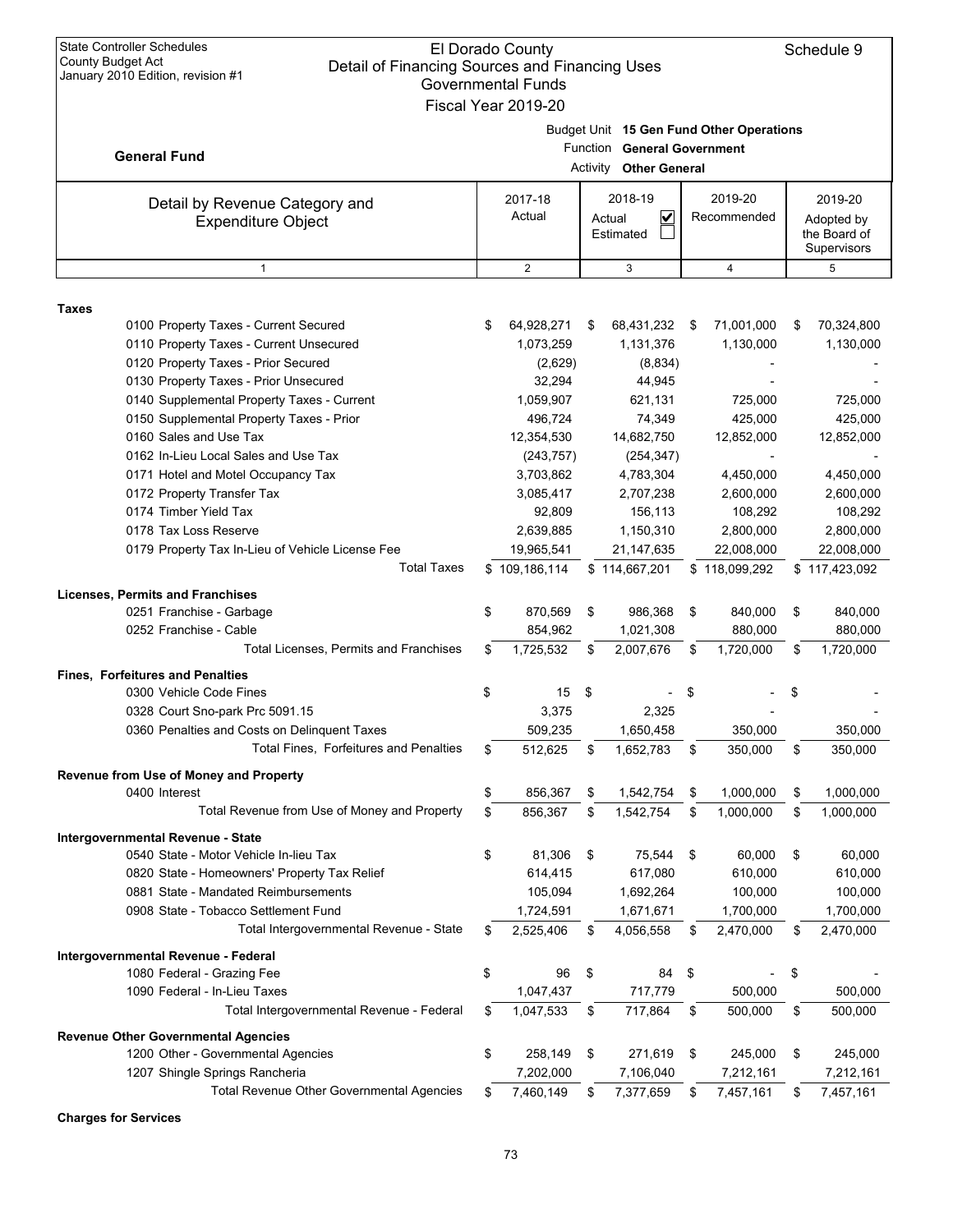| <b>State Controller Schedules</b><br>El Dorado County<br><b>County Budget Act</b><br>Detail of Financing Sources and Financing Uses |        |                  |    |                                  |    |                  |    | Schedule 9                  |
|-------------------------------------------------------------------------------------------------------------------------------------|--------|------------------|----|----------------------------------|----|------------------|----|-----------------------------|
| January 2010 Edition, revision #1<br><b>Governmental Funds</b>                                                                      |        |                  |    |                                  |    |                  |    |                             |
| Fiscal Year 2019-20                                                                                                                 |        |                  |    |                                  |    |                  |    |                             |
| Budget Unit 15 Gen Fund Other Operations                                                                                            |        |                  |    |                                  |    |                  |    |                             |
| <b>General Fund</b>                                                                                                                 |        |                  |    | Function General Government      |    |                  |    |                             |
|                                                                                                                                     |        |                  |    | <b>Other General</b><br>Activity |    |                  |    |                             |
| Detail by Revenue Category and                                                                                                      |        | 2017-18          |    | 2018-19                          |    | 2019-20          |    | 2019-20                     |
| <b>Expenditure Object</b>                                                                                                           |        | Actual           |    | ✓<br>Actual                      |    | Recommended      |    | Adopted by                  |
|                                                                                                                                     |        |                  |    | Estimated                        |    |                  |    | the Board of<br>Supervisors |
|                                                                                                                                     |        | $\overline{2}$   |    | 3                                |    | $\overline{4}$   |    | 5                           |
| 1300 Assessment and Tax Collection Fees                                                                                             | \$     | 1,819,174        | \$ | 2,008,086                        | \$ | 2,008,086        | \$ | 2,008,086                   |
| 1380 Legal Services                                                                                                                 |        | 18,175           |    |                                  |    |                  |    |                             |
| 1600 Recording Fees                                                                                                                 |        | 203,576          |    | 175,053                          |    | 200,000          |    | 200,000                     |
| 1800 Interfund Revenue                                                                                                              |        | 3,921,601        |    | 3,708,874                        |    | 3,054,377        |    | 3,054,377                   |
| <b>Total Charges for Services</b>                                                                                                   | \$     | 5,962,526        | \$ | 5,892,013                        | \$ | 5,262,463        | \$ | 5,262,463                   |
| <b>Miscellaneous Revenues</b>                                                                                                       |        |                  |    |                                  |    |                  |    |                             |
| 1940 Miscellaneous Revenue                                                                                                          | \$     | 1,212            | \$ | 688,135                          | \$ |                  | \$ |                             |
| 1952 Unclaimed Cash                                                                                                                 | 32,645 |                  |    |                                  |    |                  |    |                             |
| 1999 Special Revenue Clearing                                                                                                       | (368)  |                  |    |                                  |    |                  |    |                             |
| <b>Total Miscellaneous Revenues</b>                                                                                                 | \$     | 33,489           | \$ | 688,135                          | \$ |                  | \$ |                             |
| <b>Total Revenue</b>                                                                                                                |        | \$129,309,740    |    | \$138,602,642                    |    | \$136,858,916    |    | \$136,182,716               |
|                                                                                                                                     |        |                  |    |                                  |    |                  |    |                             |
| <b>Salaries and Employee Benefits</b>                                                                                               |        |                  |    |                                  |    |                  |    |                             |
| 3000 Permanent Employees / Elected Officials                                                                                        | \$     |                  | \$ | 22,740                           | \$ | 1,216,000        | \$ | 1,216,000                   |
| 3020 Employer Share - Employee Retirement                                                                                           | \$     |                  |    | 30,903                           |    |                  |    |                             |
| Total Salaries and Employee Benefits                                                                                                |        |                  | \$ | 53,643                           | \$ | 1,216,000        | \$ | 1,216,000                   |
| <b>Services and Supplies</b>                                                                                                        |        |                  |    |                                  |    |                  |    |                             |
| 4221 Memberships - Legislative Advocacy                                                                                             | \$     | 35,580           | \$ | 35,580                           | \$ | 36,100           | \$ | 36,100                      |
| 4300 Professional and Specialized Services                                                                                          |        | 141,171          |    | 128,556                          |    | 253,000          |    | 253,000                     |
| 4500 Special Departmental Expense                                                                                                   |        |                  |    |                                  |    | 450,000          |    | 450,000                     |
| 4501 Special Projects                                                                                                               |        |                  |    | 200,038                          |    | 80,000           |    | 80,000                      |
| <b>Total Services and Supplies</b>                                                                                                  | \$     | 176,751          | \$ | 364,174                          | \$ | 819,100          | \$ | 819,100                     |
| <b>Other Charges</b>                                                                                                                |        |                  |    |                                  |    |                  |    |                             |
| 5240 Contribution To Non-county Governmental                                                                                        | \$     | 3,589,856        | \$ | 3,156,456                        | \$ | 3,295,429        | \$ | 3,295,429                   |
| <b>Total Other Charges</b>                                                                                                          | \$     | 3,589,856        | \$ | 3,156,456                        | \$ | 3,295,429        | \$ | 3,295,429                   |
| <b>Other Financing Uses</b>                                                                                                         |        |                  |    |                                  |    |                  |    |                             |
| 7000 Operating Transfers Out                                                                                                        | \$     | 19,495,303       | \$ | 10,980,535                       | \$ | 12,150,320       | \$ | 12,150,320                  |
| <b>Total Other Financing Uses</b>                                                                                                   | \$     | 19,495,303       | \$ | 10,980,535                       | \$ | 12,150,320       | \$ | 12,150,320                  |
| <b>Intrafund Abatement</b>                                                                                                          |        |                  |    |                                  |    |                  |    |                             |
| 7350 Intrfnd Abatemnt: Only General Fund                                                                                            | \$     | $(3,021,752)$ \$ |    | $(3,030,985)$ \$                 |    | $(2,636,225)$ \$ |    | (2,636,225)                 |
| 7351 Intrfnd Abatemnt: Social Services                                                                                              |        | (3,029,228)      |    | (2,705,246)                      |    | (2,631,868)      |    | (2,631,868)                 |
| 7367 Intrfnd Abatemnt: Child Support Services                                                                                       |        | (277, 677)       |    | (272, 727)                       |    | (254, 095)       |    | (254, 095)                  |
| <b>Total Intrafund Abatement</b>                                                                                                    | \$     | (6,328,657)      | \$ | (6,008,958)                      | \$ | (5,522,188)      | \$ | (5,522,188)                 |
| <b>Appropriations for Contingencies</b>                                                                                             |        |                  |    |                                  |    |                  |    |                             |
| 7700 Contingency                                                                                                                    | \$     |                  | \$ |                                  | \$ | 5,410,000        | \$ | 14,921,308                  |
| <b>Total Appropriations for Contingencies</b>                                                                                       | \$     |                  | \$ |                                  | \$ | 5,410,000        | \$ | 14,921,308                  |
| <b>Total Expenditures/Appropriations</b>                                                                                            | \$     | 16,933,253       | \$ | 8,545,850                        | \$ | 17,368,661       | \$ | 26,879,969                  |
|                                                                                                                                     |        |                  |    |                                  |    |                  |    |                             |
| <b>Net Cost</b>                                                                                                                     |        | \$112,376,487    |    | \$130,056,792                    |    | \$119,490,255    |    | \$109,302,747               |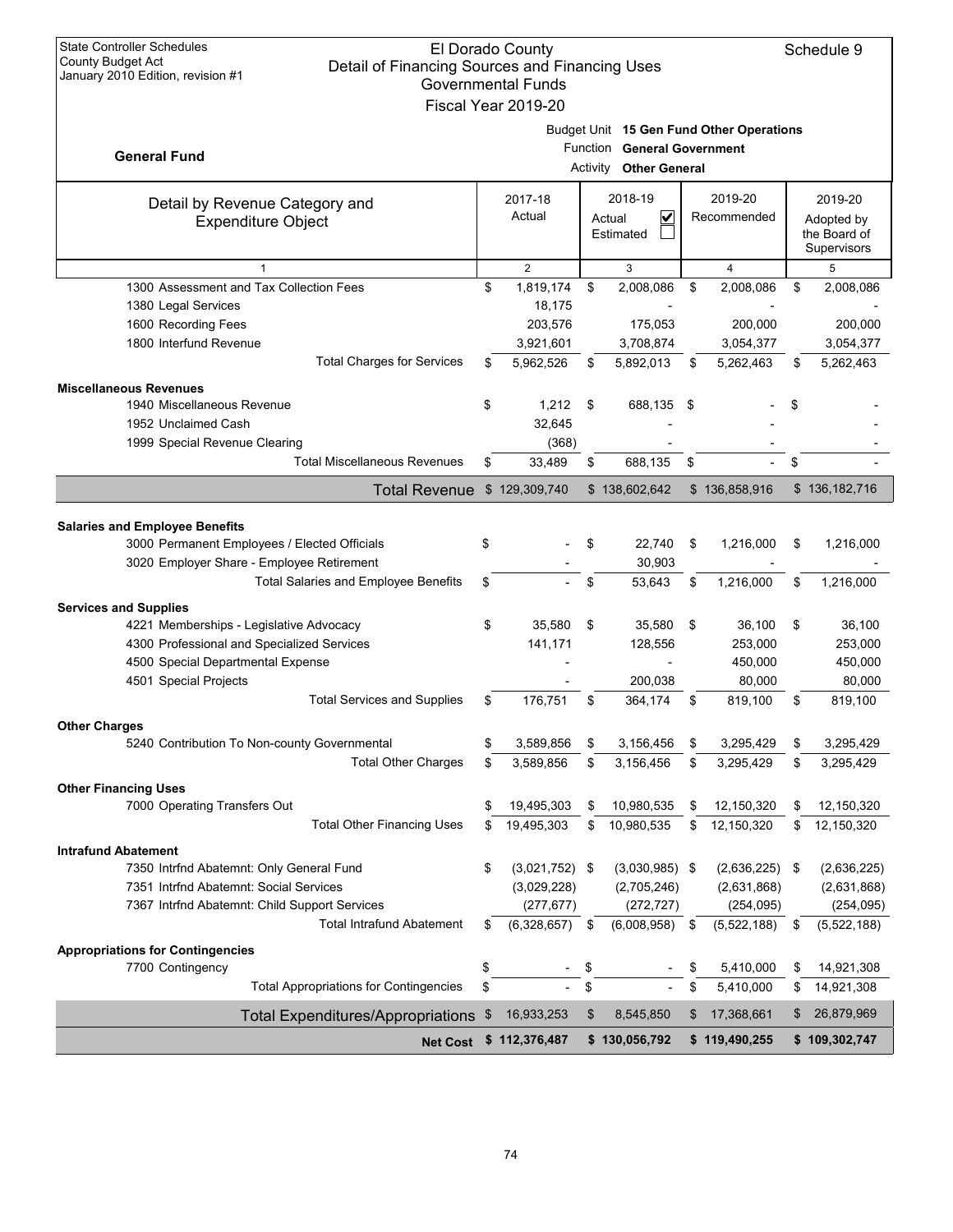| <b>State Controller Schedules</b><br>El Dorado County<br>County Budget Act<br>Detail of Financing Sources and Financing Uses<br>January 2010 Edition, revision #1<br>Governmental Funds<br>Fiscal Year 2019-20 |                  |                                                          |                  |                        |                       |                                                      |          | Schedule 9 |
|----------------------------------------------------------------------------------------------------------------------------------------------------------------------------------------------------------------|------------------|----------------------------------------------------------|------------------|------------------------|-----------------------|------------------------------------------------------|----------|------------|
| Budget Unit 15 El Dorado Hills Business Park<br>Function<br><b>Debt Service</b><br><b>DEBT: EDHBP</b><br><b>Debt Service</b><br>Activity                                                                       |                  |                                                          |                  |                        |                       |                                                      |          |            |
| Detail by Revenue Category and<br><b>Expenditure Object</b>                                                                                                                                                    |                  | 2018-19<br>2017-18<br>Actual<br>V<br>Actual<br>Estimated |                  | 2019-20<br>Recommended |                       | 2019-20<br>Adopted by<br>the Board of<br>Supervisors |          |            |
| 1                                                                                                                                                                                                              |                  |                                                          | $\overline{2}$   |                        | 3                     | 4                                                    |          | 5          |
| Revenue from Use of Money and Property<br>0400 Interest<br>Total Revenue from Use of Money and Property                                                                                                        |                  | \$<br>\$                                                 | 20,828<br>20,828 | \$<br>\$               | $38,328$ \$<br>38,328 | $\overline{\phantom{a}}$<br>\$<br>$\sim$             | \$<br>\$ |            |
|                                                                                                                                                                                                                | Total Revenue \$ |                                                          | 20,828           | \$                     | 38,328                | -\$                                                  | \$       |            |
|                                                                                                                                                                                                                | Net Cost \$      |                                                          | 20,828           | \$                     | 38,328                |                                                      | \$       |            |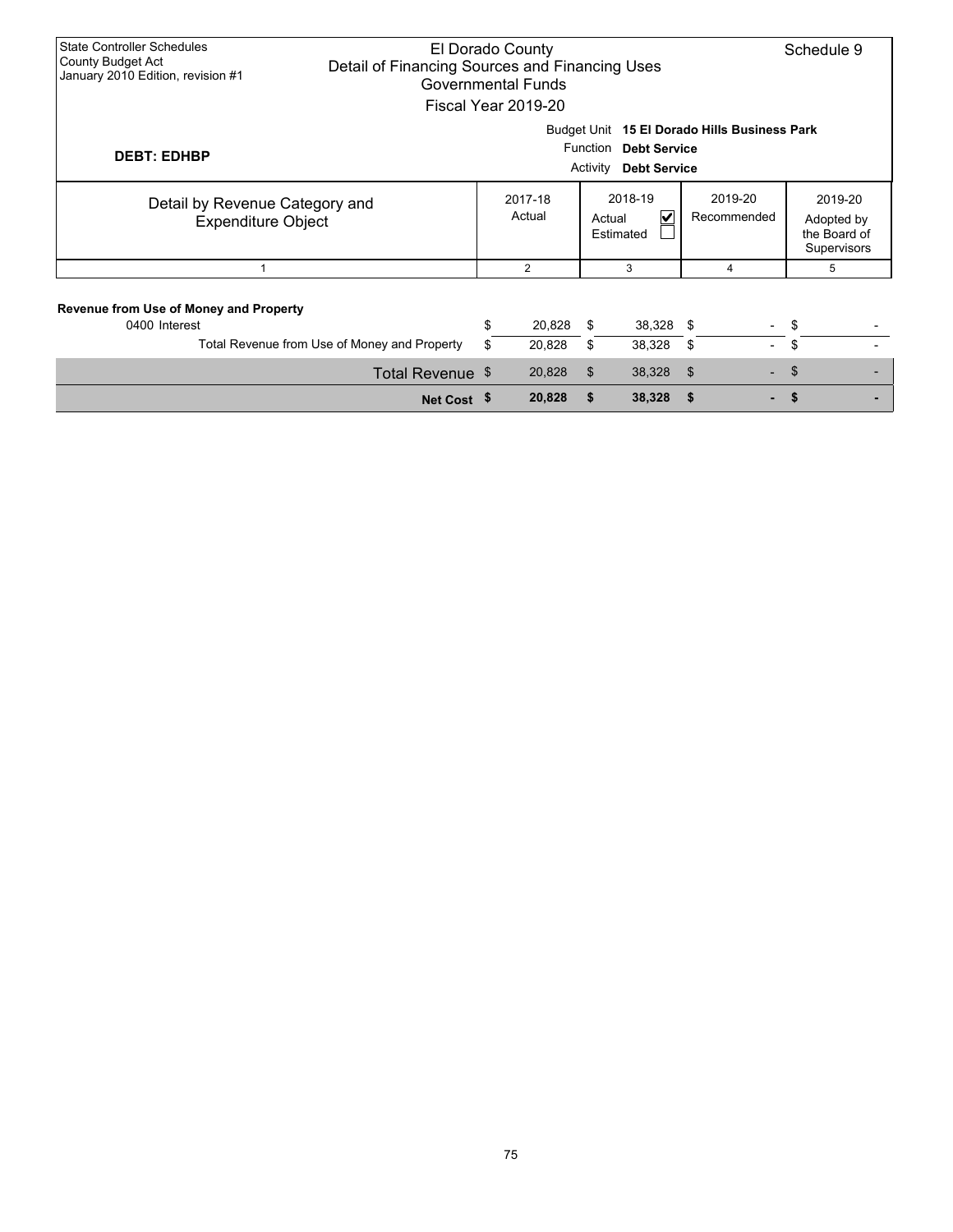| <b>State Controller Schedules</b><br>El Dorado County<br><b>County Budget Act</b><br>Detail of Financing Sources and Financing Uses<br>January 2010 Edition, revision #1<br><b>Governmental Funds</b><br>Fiscal Year 2019-20 |                                                                                        |          |                   |                                                                                          |                                     |                        |                   |                                                      | Schedule 9        |
|------------------------------------------------------------------------------------------------------------------------------------------------------------------------------------------------------------------------------|----------------------------------------------------------------------------------------|----------|-------------------|------------------------------------------------------------------------------------------|-------------------------------------|------------------------|-------------------|------------------------------------------------------|-------------------|
| <b>General Fund</b>                                                                                                                                                                                                          |                                                                                        |          |                   | Budget Unit 18 Recorder/Clerk<br>Function Public Protection<br>Activity Other Protection |                                     |                        |                   |                                                      |                   |
|                                                                                                                                                                                                                              | Detail by Revenue Category and<br><b>Expenditure Object</b>                            |          | 2017-18<br>Actual | Actual                                                                                   | 2018-19<br>V<br>Estimated           | 2019-20<br>Recommended |                   | 2019-20<br>Adopted by<br>the Board of<br>Supervisors |                   |
|                                                                                                                                                                                                                              | 1                                                                                      |          | $\mathbf{2}$      |                                                                                          | 3                                   |                        | 4                 |                                                      | 5                 |
| <b>Taxes</b>                                                                                                                                                                                                                 |                                                                                        |          |                   |                                                                                          |                                     |                        |                   |                                                      |                   |
|                                                                                                                                                                                                                              | 0172 Property Transfer Tax<br><b>Total Taxes</b>                                       | \$<br>\$ | 149<br>149        | \$<br>\$                                                                                 | 378<br>378                          | \$<br>\$               |                   | \$<br>\$                                             |                   |
|                                                                                                                                                                                                                              | <b>Licenses, Permits and Franchises</b>                                                |          |                   |                                                                                          |                                     |                        |                   |                                                      |                   |
|                                                                                                                                                                                                                              | 0261 Marriage License                                                                  | \$       | 84,898            | \$                                                                                       | 81,659                              | \$                     | 80,000            | \$                                                   | 80,000            |
|                                                                                                                                                                                                                              | <b>Total Licenses, Permits and Franchises</b>                                          | \$       | 84,898            | \$                                                                                       | 81.659                              | \$                     | 80,000            | \$                                                   | 80,000            |
| <b>Charges for Services</b>                                                                                                                                                                                                  |                                                                                        |          |                   |                                                                                          |                                     |                        |                   |                                                      |                   |
|                                                                                                                                                                                                                              | 1600 Recording Fees                                                                    | \$       | 679,829           | \$                                                                                       | 583,836                             | \$                     | 675,000           | \$                                                   | 675,000           |
|                                                                                                                                                                                                                              | 1604 Recording Fees CD Reproduction<br><b>Total Charges for Services</b>               | \$       | 15,040<br>694,869 | \$                                                                                       | 19,100<br>602,936                   | \$                     | 15,500<br>690,500 | \$                                                   | 15,500<br>690,500 |
|                                                                                                                                                                                                                              |                                                                                        |          |                   |                                                                                          |                                     |                        |                   |                                                      |                   |
|                                                                                                                                                                                                                              | <b>Miscellaneous Revenues</b><br>1940 Miscellaneous Revenue                            | \$       | 424,240           | \$                                                                                       | 497,592                             | \$                     | 448,000           | \$                                                   | 448,000           |
|                                                                                                                                                                                                                              | <b>Total Miscellaneous Revenues</b>                                                    | \$       | 424,240           | \$                                                                                       | 497,592                             | \$                     | 448,000           | \$                                                   | 448,000           |
|                                                                                                                                                                                                                              |                                                                                        |          |                   |                                                                                          |                                     |                        |                   |                                                      |                   |
|                                                                                                                                                                                                                              | <b>Other Financing Sources</b><br>2020 Operating Transfers In                          | \$       | 52,367            | \$                                                                                       | 43,599                              | \$                     | 55,000            | \$                                                   | 55,000            |
|                                                                                                                                                                                                                              | 2028 Operating Transfers In: Computer Recording                                        |          | 200,000           |                                                                                          | 133,502                             |                        | 200,000           |                                                      | 200,000           |
|                                                                                                                                                                                                                              | 2029 Operating Transfers In: Micrographics                                             |          | 216,397           |                                                                                          | 137,985                             |                        | 200,000           |                                                      | 200,000           |
|                                                                                                                                                                                                                              | 2030 Operating Transfers In: Vital Statistics                                          |          | 30.000            |                                                                                          | 23,235                              |                        | 25,000            |                                                      | 25,000            |
|                                                                                                                                                                                                                              | 2031 Operating Transfers In: License Notary                                            |          | 1,000             |                                                                                          | 1,000                               |                        | 1,000             |                                                      | 1,000             |
|                                                                                                                                                                                                                              | <b>Total Other Financing Sources</b>                                                   | \$       | 499,764           | \$                                                                                       | 339,321                             | \$                     | 481,000           | \$                                                   | 481,000           |
|                                                                                                                                                                                                                              | Total Revenue \$                                                                       |          | 1,703,920         | \$                                                                                       | 1,521,886                           | \$                     | 1,699,500         | \$                                                   | 1,699,500         |
|                                                                                                                                                                                                                              | <b>Salaries and Employee Benefits</b>                                                  |          |                   |                                                                                          |                                     |                        |                   |                                                      |                   |
|                                                                                                                                                                                                                              | 3000 Permanent Employees / Elected Officials                                           | \$       | 700,495           | \$                                                                                       | 743,809                             | \$                     | 752,537           | \$                                                   | 752,537           |
|                                                                                                                                                                                                                              | 3001 Temporary Employees                                                               |          | 3,898             |                                                                                          | 877                                 |                        |                   |                                                      |                   |
|                                                                                                                                                                                                                              | 3002 Overtime                                                                          |          | 1,907             |                                                                                          | 1,463                               |                        | 1,500             |                                                      | 1,500             |
|                                                                                                                                                                                                                              | 3004 Other Compensation                                                                |          | 37,613            |                                                                                          | 23,086                              |                        | 5,000             |                                                      | 5,000             |
|                                                                                                                                                                                                                              | 3005 Tahoe Differential                                                                |          | 3,600             |                                                                                          | 4,800                               |                        | 4,800             |                                                      | 4,800             |
|                                                                                                                                                                                                                              | 3020 Employer Share - Employee Retirement                                              |          | 179,557           |                                                                                          | 199,546                             |                        | 211,885           |                                                      | 211,885           |
|                                                                                                                                                                                                                              | 3022 Employer Share - Medi Care                                                        |          | 10,077            |                                                                                          | 10,477                              |                        | 9,772             |                                                      | 9,772             |
|                                                                                                                                                                                                                              | 3040 Employer Share - Health Insurance<br>3041 Employer Share - Unemployment Insurance |          | 255,287           |                                                                                          | 248,364<br>$\overline{\phantom{a}}$ |                        | 246,722<br>2,451  |                                                      | 246,722<br>2,451  |
|                                                                                                                                                                                                                              | 3042 Employer Share - Long Term Disab Insurance                                        |          | 1,207             |                                                                                          | 1,274                               |                        | 1,500             |                                                      | 1,500             |
|                                                                                                                                                                                                                              | 3043 Employer Share - Deferred Compensation                                            |          | 4,504             |                                                                                          | 3,630                               |                        | 4,500             |                                                      | 4,500             |
|                                                                                                                                                                                                                              | 3046 Retiree Health - Defined Contributions                                            |          | 16,148            |                                                                                          | 16,160                              |                        | 19,469            |                                                      | 19,469            |
|                                                                                                                                                                                                                              | 3060 Employer Share - Workers' Compensation                                            |          | 14,988            |                                                                                          | 21,823                              |                        | 47,535            |                                                      | 47,535            |
|                                                                                                                                                                                                                              | 3080 Flexible Benefits                                                                 |          | 1,407             |                                                                                          | 8,196                               |                        | 6,240             |                                                      | 6,240             |
|                                                                                                                                                                                                                              | <b>Total Salaries and Employee Benefits</b>                                            | \$       | 1,230,687         | \$                                                                                       | 1,283,505                           | \$                     | 1,313,911         | \$                                                   | 1,313,911         |
| <b>Services and Supplies</b>                                                                                                                                                                                                 |                                                                                        |          |                   |                                                                                          |                                     |                        |                   |                                                      |                   |
|                                                                                                                                                                                                                              | 4040 Telephone Company Vendor Payments                                                 | \$       |                   | \$                                                                                       |                                     | \$                     | 500               | \$                                                   | 500               |
|                                                                                                                                                                                                                              | 4041 Cnty Pass thru Telephone Chrges to Depts                                          |          | 687               |                                                                                          | 650                                 |                        | 1,000             |                                                      | 1,000             |
|                                                                                                                                                                                                                              | 4080 Household Expense                                                                 |          | 286               |                                                                                          | 301                                 |                        | 500               |                                                      | 500               |
|                                                                                                                                                                                                                              | 4100 Insurance - Premium                                                               |          | 5,999             |                                                                                          | 5,235                               |                        | 5,423             |                                                      | 5,423             |
|                                                                                                                                                                                                                              |                                                                                        |          | 76                |                                                                                          |                                     |                        |                   |                                                      |                   |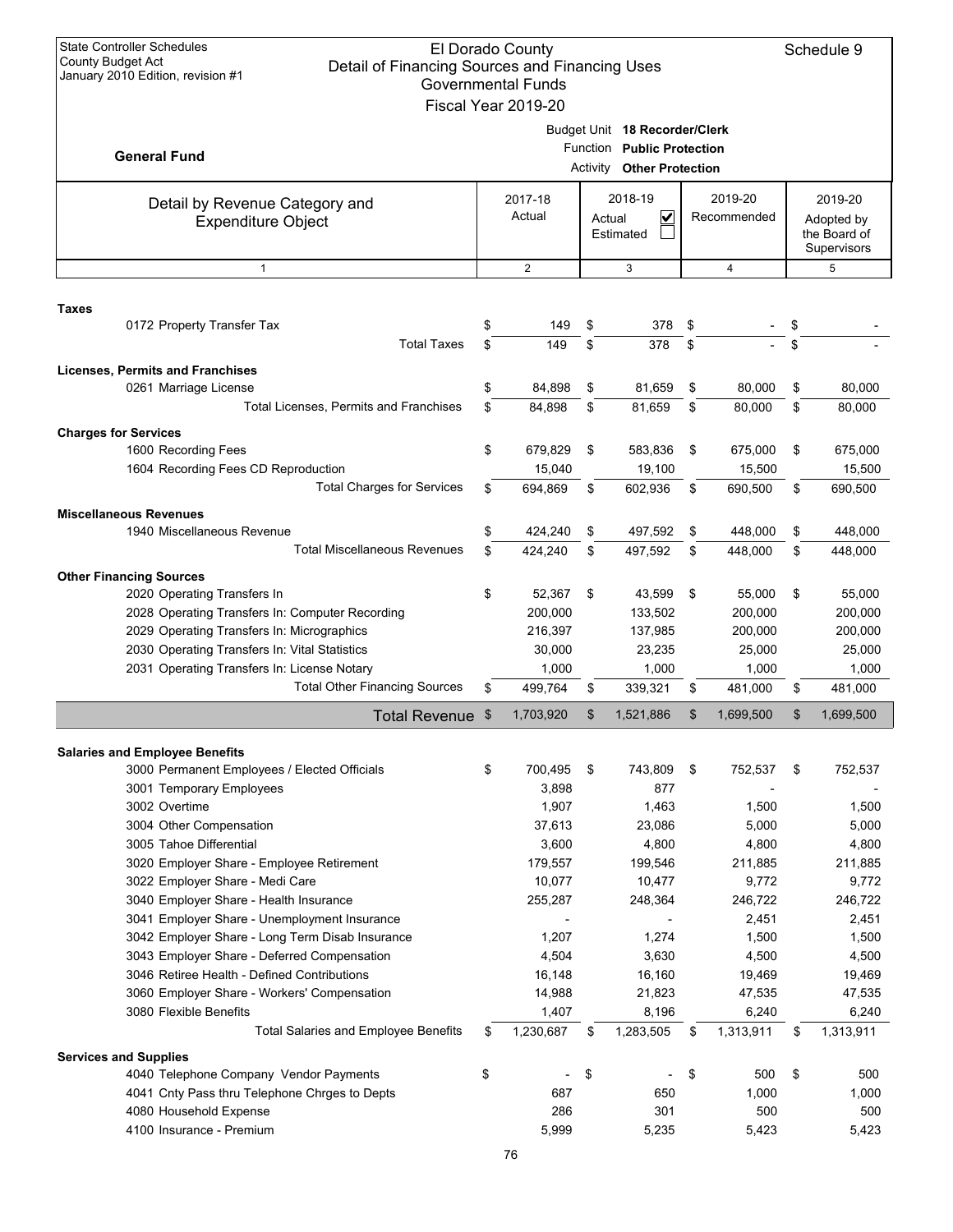| <b>State Controller Schedules</b> |
|-----------------------------------|
| County Budget Act                 |
| January 2010 Edition, revision #1 |

**General Fund**

## El Dorado County Detail of Financing Sources and Financing Uses Governmental Funds Fiscal Year 2019-20

| Budget Unit 18 Recorder/Clerk |
|-------------------------------|

| .                          | . |
|----------------------------|---|
| Function Public Protection |   |

|  | Activity Other Protection |
|--|---------------------------|

|                                                             |                   | <b>Activity Other Protection</b>    |    |                        |    |                                                      |  |  |
|-------------------------------------------------------------|-------------------|-------------------------------------|----|------------------------|----|------------------------------------------------------|--|--|
| Detail by Revenue Category and<br><b>Expenditure Object</b> | 2017-18<br>Actual | 2018-19<br>V<br>Actual<br>Estimated |    | 2019-20<br>Recommended |    | 2019-20<br>Adopted by<br>the Board of<br>Supervisors |  |  |
| $\mathbf{1}$                                                | 2                 | 3                                   |    | $\overline{4}$         |    | 5                                                    |  |  |
| 4140 Maintenance - Equipment                                | 4,291             | $\overline{a}$                      |    |                        |    |                                                      |  |  |
| 4141 Maintenance - Office Equipment                         |                   |                                     |    | 6,000                  |    | 6,000                                                |  |  |
| 4144 Maintenance - Computer System Supplies                 | 28,357            | 17,253                              |    | 73,500                 |    | 73,500                                               |  |  |
| 4221 Memberships - Legislative Advocacy                     | 1,650             | 750                                 |    | 2,050                  |    | 2,050                                                |  |  |
| 4260 Office Expense                                         | 16,625            | 21,486                              |    | 18,000                 |    | 18,000                                               |  |  |
| 4261 Postage                                                | 15,051            | 14,328                              |    | 14,000                 |    | 14,000                                               |  |  |
| 4263 Subscription / Newspaper / Journals                    | 94                | 105                                 |    | 150                    |    | 150                                                  |  |  |
| 4264 Books / Manuals                                        | 287               | 450                                 |    | 600                    |    | 600                                                  |  |  |
| 4300 Professional and Specialized Services                  | 49,143            | 39,835                              |    | 89,440                 |    | 89,440                                               |  |  |
| 4307 Microfilm Services                                     | 12,173            | 42,774                              |    | 21,000                 |    | 21,000                                               |  |  |
| 4400 Publication and Legal Notices                          | 300               |                                     |    | 500                    |    | 500                                                  |  |  |
| 4420 Rents and Leases - Equipment                           | 5,789             | 6,304                               |    | 9,000                  |    | 9,000                                                |  |  |
| 4460 Small Tools and Instruments                            |                   | 316                                 |    |                        |    |                                                      |  |  |
| 4461 Minor Equipment                                        | 438               | 15,182                              |    | 1,000                  |    | 1,000                                                |  |  |
| 4462 Minor Computer Equipment                               |                   |                                     |    | 2,500                  |    | 2,500                                                |  |  |
| 4500 Special Departmental Expense                           | 1,698             | 1,940                               |    | 90,000                 |    | 90,000                                               |  |  |
| 4600 Transportation and Travel                              | 194               | 597                                 |    | 2,400                  |    | 2,400                                                |  |  |
| 4602 Employee - Private Auto Mileage                        | 215               | 290                                 |    | 1,200                  |    | 1,200                                                |  |  |
| 4605 Vehicle - Rent or Lease                                | 333               | 301                                 |    | 1,000                  |    | 1,000                                                |  |  |
| 4606 Fuel Purchases                                         | 87                | 120                                 |    | 600                    |    | 600                                                  |  |  |
| 4608 Hotel Accommodations                                   | 847               | 2,064                               |    | 3,000                  |    | 3,000                                                |  |  |
| 4609 Staff Development                                      | 1,380             | 790                                 |    | 2,500                  |    | 2,500                                                |  |  |
| 4652 Overnight Travel: Mileage/Fuel                         |                   | 85                                  |    |                        |    |                                                      |  |  |
| 4655 Overnight Travel: Other Costs                          |                   | 8                                   |    |                        |    |                                                      |  |  |
| 4656 Overnight Travel: Hotel                                |                   | 380                                 |    |                        |    |                                                      |  |  |
| <b>Total Services and Supplies</b>                          | \$<br>145,921     | \$<br>171,543                       | \$ | 345,863                | \$ | 345,863                                              |  |  |
| <b>Intrafund Transfers</b>                                  |                   |                                     |    |                        |    |                                                      |  |  |
| 7200 Intrafund Transfers                                    | \$<br>25          | \$                                  | \$ |                        | \$ |                                                      |  |  |
| 7210 Intrafnd: Collections                                  | 8                 | 41                                  |    |                        |    |                                                      |  |  |
| 7223 Intrafnd: Mail Service                                 | 9,050             | 8,080                               |    | 5,958                  |    | 5,958                                                |  |  |
| 7224 Intrafnd: Stores Support                               | 628               | 944                                 |    | 1,099                  |    | 1,099                                                |  |  |
| 7231 Intrafnd: IS Programming Support                       | 168               | 1,931                               |    | 180                    |    | 180                                                  |  |  |
| 7232 Intrafnd: Maint Bldg & Improvmnts                      | 715               | 1,411                               |    | 10,000                 |    | 10,000                                               |  |  |
| <b>Total Intrafund Transfers</b>                            | \$<br>10,594      | 12,407<br>\$                        | \$ | 17,237                 | \$ | 17,237                                               |  |  |
| Total Expenditures/Appropriations \$                        | 1,387,202         | \$<br>1,467,455                     | \$ | 1,677,011              | \$ | 1,677,011                                            |  |  |
| Net Cost \$                                                 | 316,717           | \$<br>54,431                        | \$ | 22,489                 | \$ | 22,489                                               |  |  |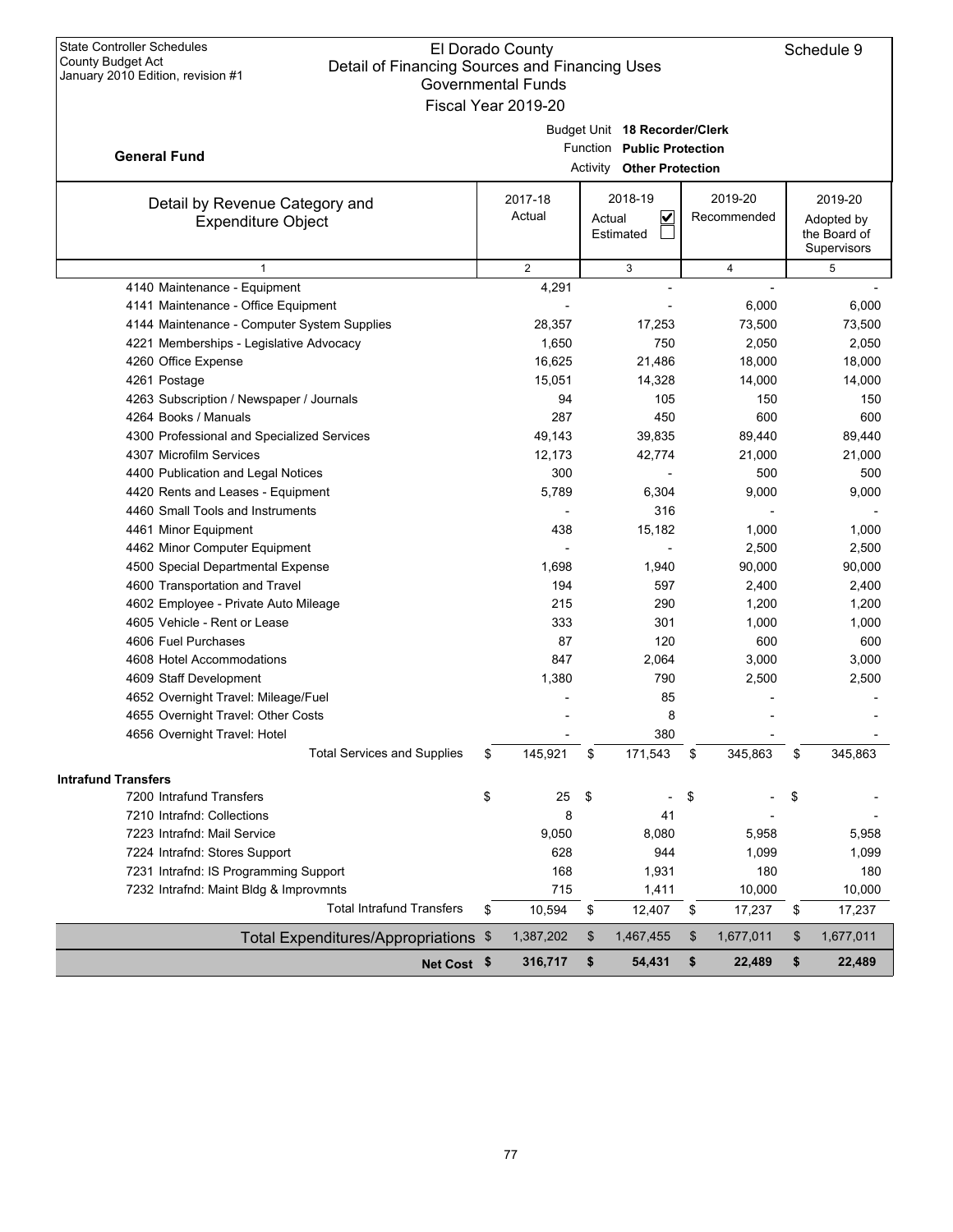| <b>State Controller Schedules</b><br>County Budget Act<br>Detail of Financing Sources and Financing Uses<br>January 2010 Edition, revision #1 |          | El Dorado County<br><b>Governmental Funds</b><br>Fiscal Year 2019-20                                             |          |                                                           |                        |                                        |          | Schedule 9                                           |  |
|-----------------------------------------------------------------------------------------------------------------------------------------------|----------|------------------------------------------------------------------------------------------------------------------|----------|-----------------------------------------------------------|------------------------|----------------------------------------|----------|------------------------------------------------------|--|
| Recorder - Countywide Special Revenue                                                                                                         |          | Budget Unit 18 Recorder Countywide Spec Rev<br>Function Public Protection<br><b>Other Protection</b><br>Activity |          |                                                           |                        |                                        |          |                                                      |  |
| Detail by Revenue Category and<br><b>Expenditure Object</b>                                                                                   |          | 2017-18<br>Actual                                                                                                |          | 2018-19<br>$\overline{\mathsf{v}}$<br>Actual<br>Estimated | 2019-20<br>Recommended |                                        |          | 2019-20<br>Adopted by<br>the Board of<br>Supervisors |  |
| $\mathbf{1}$                                                                                                                                  |          | $\overline{2}$                                                                                                   |          | 3                                                         |                        | $\overline{4}$                         |          | 5                                                    |  |
| <b>Licenses, Permits and Franchises</b><br>0262 Notary Confidential Marriage License<br>Total Licenses, Permits and Franchises                | \$<br>\$ | 1,800<br>1,800                                                                                                   | \$<br>\$ | 2,400<br>2,400                                            | \$<br>\$               | 1,000<br>1,000                         | \$<br>\$ | 1,000<br>1,000                                       |  |
| Revenue from Use of Money and Property<br>0400 Interest<br>Total Revenue from Use of Money and Property                                       | \$<br>\$ | 23,159<br>23,159                                                                                                 | \$<br>\$ | 42,891<br>42,891                                          | \$<br>\$               |                                        | \$<br>\$ |                                                      |  |
| <b>Charges for Services</b><br>1600 Recording Fees<br>1601 Computer Recording Fee<br>1602 Micrographics<br>1603 Vital Health Statistic Fee    | \$       | 88,527<br>268,033<br>168,145<br>25.796                                                                           | \$       | 48,322<br>226,808<br>141,184<br>28,537                    | \$                     | 62,000<br>260,000<br>160,000<br>28,000 | \$       | 62,000<br>260,000<br>160,000<br>28,000               |  |
| <b>Total Charges for Services</b>                                                                                                             | \$       | 550,501                                                                                                          | \$       | 444,851                                                   | \$                     | 510,000                                | \$       | 510,000                                              |  |
| Total Revenue \$                                                                                                                              |          | 575,460                                                                                                          | \$       | 490,142                                                   | \$                     | 511,000                                | \$       | 511,000                                              |  |
| <b>Other Financing Uses</b><br>7000 Operating Transfers Out<br><b>Total Other Financing Uses</b>                                              | \$<br>\$ | 499.764<br>499.764                                                                                               | \$<br>\$ | 339,321<br>339.321                                        | \$<br>\$               | 481,000<br>481.000                     | \$<br>\$ | 481,000<br>481.000                                   |  |
| <b>Appropriations for Contingencies</b><br>7700 Contingency<br><b>Total Appropriations for Contingencies</b>                                  | \$<br>\$ |                                                                                                                  | \$<br>\$ | $\overline{\phantom{a}}$                                  | \$<br>\$               | 1,502,928<br>1,502,928                 | \$<br>\$ | 1,920,500<br>1,920,500                               |  |
| Total Expenditures/Appropriations \$                                                                                                          |          | 499,764                                                                                                          | \$       | 339,321                                                   | \$                     | 1,983,928                              | \$       | 2,401,500                                            |  |
| Net Cost \$                                                                                                                                   |          | 75.696                                                                                                           | \$       | 150,821                                                   |                        | (1,472,928)                            | \$       | (1,890,500)                                          |  |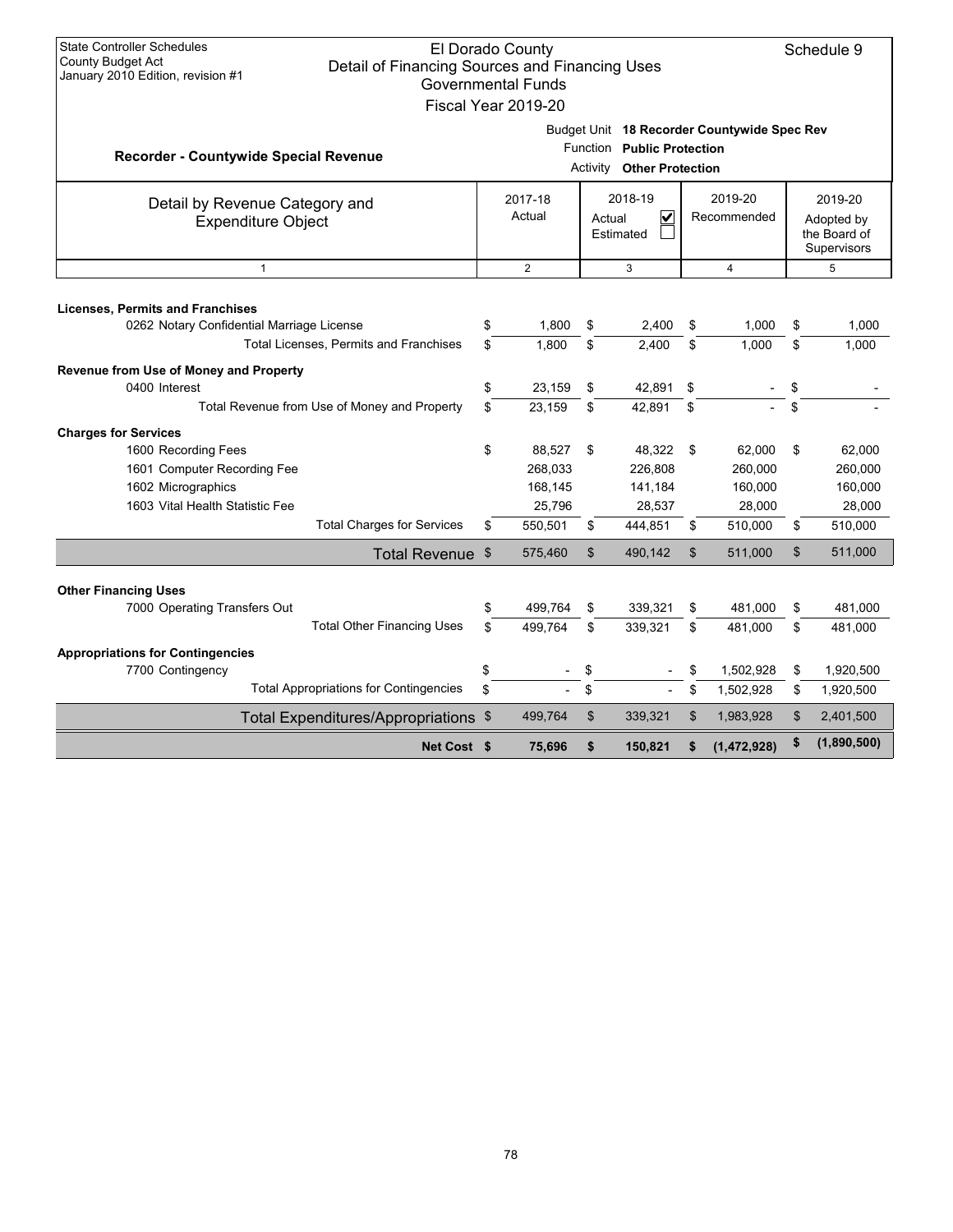| <b>State Controller Schedules</b><br><b>County Budget Act</b><br>Detail of Financing Sources and Financing Uses<br>January 2010 Edition, revision #1                                                                                                                                                                                                                          |                                                                                                   | El Dorado County<br><b>Governmental Funds</b><br>Fiscal Year 2019-20       |        |                                                                           |    |                                                                             |    | Schedule 9                                                                  |
|-------------------------------------------------------------------------------------------------------------------------------------------------------------------------------------------------------------------------------------------------------------------------------------------------------------------------------------------------------------------------------|---------------------------------------------------------------------------------------------------|----------------------------------------------------------------------------|--------|---------------------------------------------------------------------------|----|-----------------------------------------------------------------------------|----|-----------------------------------------------------------------------------|
| <b>General Fund</b>                                                                                                                                                                                                                                                                                                                                                           | Budget Unit 19 Elections<br>Function<br><b>General Government</b><br><b>Elections</b><br>Activity |                                                                            |        |                                                                           |    |                                                                             |    |                                                                             |
| Detail by Revenue Category and<br><b>Expenditure Object</b>                                                                                                                                                                                                                                                                                                                   |                                                                                                   | 2017-18<br>Actual                                                          | Actual | 2018-19<br>$\checkmark$<br>Estimated                                      |    | 2019-20<br>Recommended                                                      |    | 2019-20<br>Adopted by<br>the Board of<br>Supervisors                        |
| $\mathbf{1}$                                                                                                                                                                                                                                                                                                                                                                  |                                                                                                   | $\overline{2}$                                                             |        | 3                                                                         |    | $\overline{4}$                                                              |    | 5                                                                           |
| Intergovernmental Revenue - State<br>0880 State - Other<br>0881 State - Mandated Reimbursements                                                                                                                                                                                                                                                                               | \$                                                                                                | 5,224                                                                      | \$     | 99,000<br>3,439                                                           | \$ | 757,000<br>3,000                                                            | \$ | 757,000<br>3,000                                                            |
| 0913 State - Prop 41                                                                                                                                                                                                                                                                                                                                                          |                                                                                                   |                                                                            |        |                                                                           |    | 640,204                                                                     |    | 640,204                                                                     |
| Total Intergovernmental Revenue - State                                                                                                                                                                                                                                                                                                                                       | \$                                                                                                | 5,224                                                                      | \$     | 102,439                                                                   | \$ | 1,400,204                                                                   | \$ | 1,400,204                                                                   |
| Intergovernmental Revenue - Federal<br>1100 Federal - Other<br>1125 Federal - HAVA<br>1126 Federal - HAVA (Sec 261)                                                                                                                                                                                                                                                           | \$                                                                                                |                                                                            | \$     | 25,542                                                                    | \$ | 25,000<br>219,941<br>25.000                                                 | \$ | 25,000<br>219,941<br>25,000                                                 |
| Total Intergovernmental Revenue - Federal                                                                                                                                                                                                                                                                                                                                     | \$                                                                                                |                                                                            | \$     | 25,542                                                                    | \$ | 269,941                                                                     | \$ | 269,941                                                                     |
| <b>Charges for Services</b><br>1360 Election Services<br>1361 Candidate Filing Fee                                                                                                                                                                                                                                                                                            | \$                                                                                                | 60,646<br>45,367                                                           | \$     | 220,693<br>59,390                                                         | \$ | 110,000<br>15,000                                                           | \$ | 110,000<br>15,000                                                           |
| <b>Total Charges for Services</b>                                                                                                                                                                                                                                                                                                                                             | \$                                                                                                | 106,013                                                                    | \$     | 280,083                                                                   | \$ | 125,000                                                                     | \$ | 125,000                                                                     |
| <b>Total Revenue</b>                                                                                                                                                                                                                                                                                                                                                          | \$                                                                                                | 111,238                                                                    | \$     | 408,065                                                                   | \$ | 1,795,145                                                                   | \$ | 1,795,145                                                                   |
| <b>Salaries and Employee Benefits</b>                                                                                                                                                                                                                                                                                                                                         |                                                                                                   |                                                                            |        |                                                                           |    |                                                                             |    |                                                                             |
| 3000 Permanent Employees / Elected Officials<br>3001 Temporary Employees<br>3002 Overtime<br>3004 Other Compensation<br>3020 Employer Share - Employee Retirement<br>3022 Employer Share - Medi Care<br>3040 Employer Share - Health Insurance<br>3042 Employer Share - Long Term Disab Insurance                                                                             | \$                                                                                                | 494,971<br>63,181<br>10,295<br>20,040<br>116,504<br>7,062<br>63,855<br>857 | \$     | 505,165<br>119,485<br>14,248<br>420<br>128,640<br>7,783<br>79,148<br>858  | \$ | 536,749<br>85,000<br>9,000<br>132,204<br>6,103<br>86,263                    | \$ | 536,749<br>85,000<br>9,000<br>132,204<br>6,103<br>86,263                    |
| 3043 Employer Share - Deferred Compensation<br>3046 Retiree Health - Defined Contributions<br>3060 Employer Share - Workers' Compensation<br>3080 Flexible Benefits                                                                                                                                                                                                           |                                                                                                   | 4,504<br>10,765<br>9,992<br>446                                            |        | 5,462<br>10,774<br>14,549<br>7,511                                        |    | 5,641<br>9,126<br>6,051<br>12,480                                           |    | 5,641<br>9,126<br>6,051<br>12,480                                           |
| <b>Total Salaries and Employee Benefits</b>                                                                                                                                                                                                                                                                                                                                   | \$                                                                                                | 802,471                                                                    | \$     | 894,043                                                                   | \$ | 888,617                                                                     | \$ | 888,617                                                                     |
| <b>Services and Supplies</b><br>4040 Telephone Company Vendor Payments<br>4041 Cnty Pass thru Telephone Chrges to Depts<br>4080 Household Expense<br>4100 Insurance - Premium<br>4141 Maintenance - Office Equipment<br>4143 Maintenance - Service Contracts<br>4144 Maintenance - Computer System Supplies<br>4221 Memberships - Legislative Advocacy<br>4260 Office Expense | \$                                                                                                | 762<br>1,029<br>83<br>3,999<br>408<br>2,109<br>106,777<br>550<br>1,837     | \$     | 489<br>1,041<br>123<br>3,490<br>1,054<br>1,932<br>198,279<br>350<br>5,102 | \$ | 1,498<br>1,150<br>423<br>2,958<br>1,800<br>2,000<br>119,210<br>600<br>5,000 | \$ | 1,498<br>1,150<br>423<br>2,958<br>1,800<br>2,000<br>119,210<br>600<br>5,000 |
| 4261 Postage<br>4263 Subscription / Newspaper / Journals<br>4265 Law Books                                                                                                                                                                                                                                                                                                    |                                                                                                   | 42,458<br>352<br>536                                                       |        | 118,726<br>666<br>574                                                     |    | 120,296<br>450<br>600                                                       |    | 120,296<br>450<br>600                                                       |